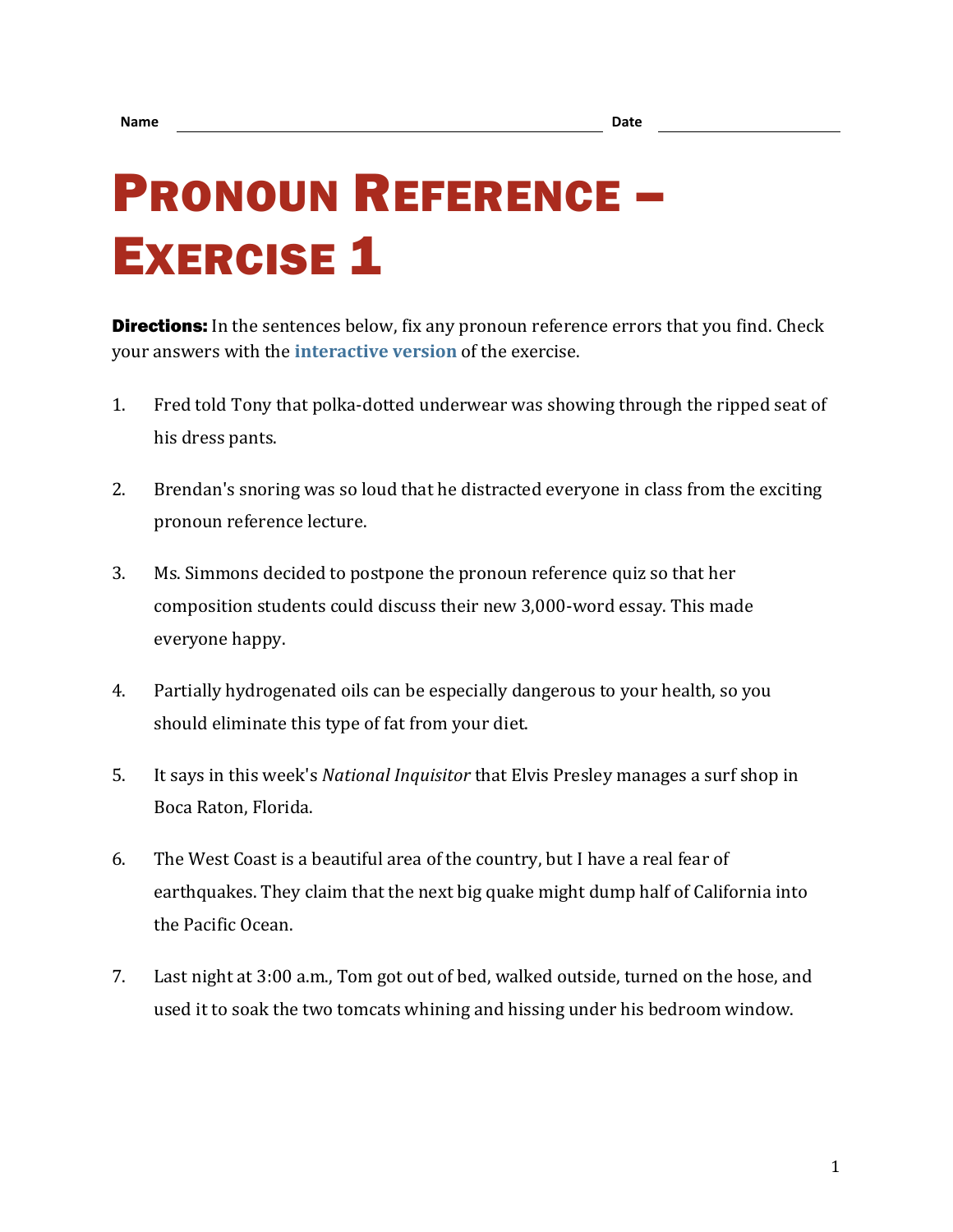- 8. After flunking the chemistry exam, Theodore brought peanut butter cookies to Dr. Wilson, his professor, who was not pleased by this.
- 9. It was 2 p.m., and it was hardly cloudy when it started to drizzle, and it was interesting to Sarah to watch a rainbow form over the city.
- 10. Big Boy, which is a trained killer whale at Ocean World, tried to swallow a New Jersey toddler who wanted to pet Big Boy's nose.
- 11. I cannot ride roller coasters like the Kumba at Busch Gardens because they always make you dizzy and sick.
- 12. Because they are always gossiping behind the counter instead of cleaning the dining area, Tito's Taco Palace is always filthy.
- 13. Trina's eyes filled with tears of joy when she received an expensive box of chocolatecovered ants from her boyfriend Bob.
- 14. The stray tomcat who lurks around Tony's house has two tattered ears and a missing eye.
- 15. Derek waited until the last minute to start his research essay, so he had to stay up all night to write a lousy paper that will anger Mr. Hayden, his professor.
- 16. The pizza toppings were so chewy and slimy that they gave everyone the experience of eating raw newts and salamanders.
- 17. My dog Floyd, who enjoys eating pizza, has developed a terrible case of pepperoni breath.
- 18. Mrs. Geiger told Maria, her student, that she needed to conquer her fear of computers because they are a valuable research tool.